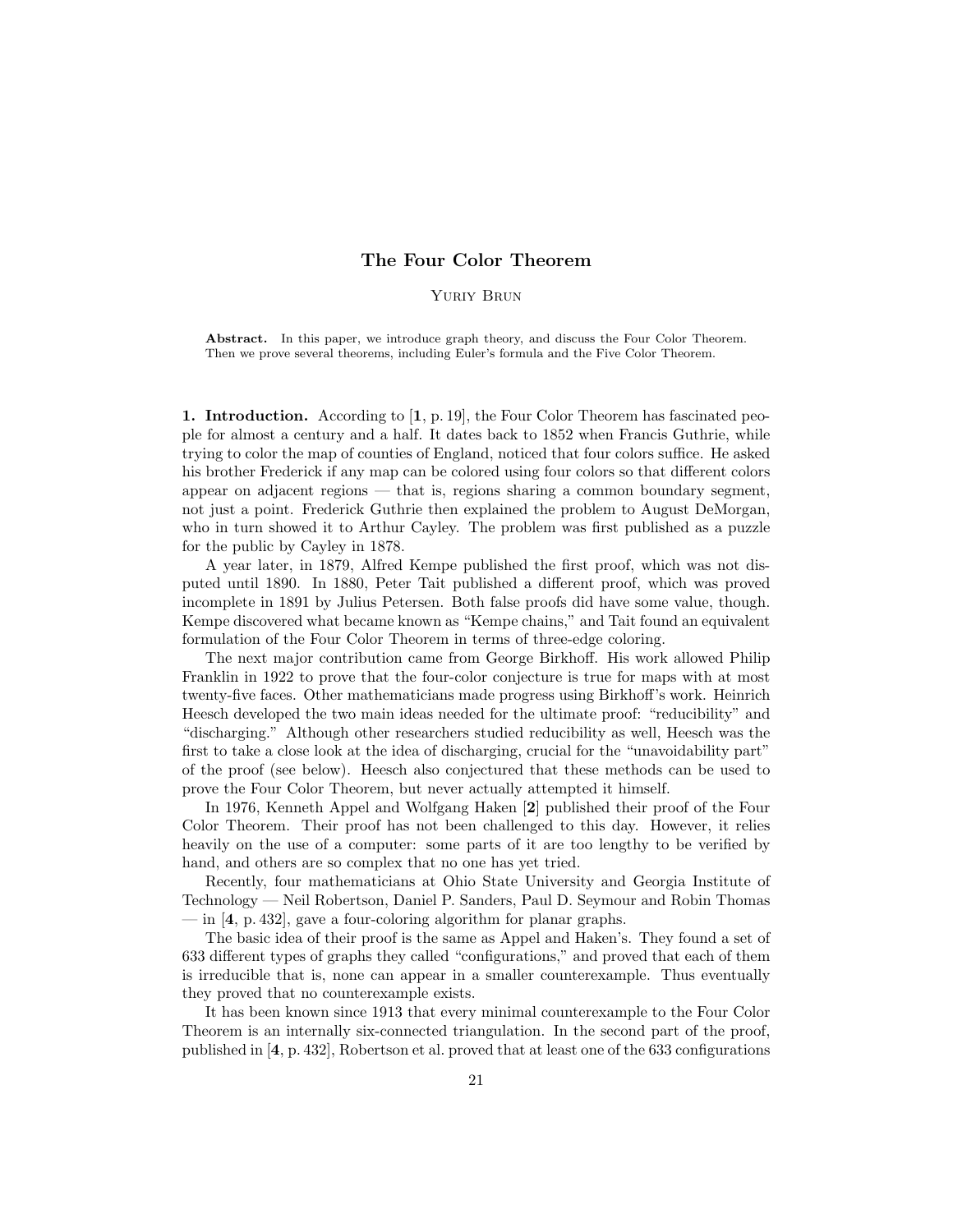appears in every internally six-connected planar triangulation. This condition is called "unavoidability," and uses the discharging method, first suggested by Heesch. Here, the proof differs from that of Appel and Haken in that it relies far less on computer calculation. Nevertheless, parts of the proof still cannot be verified by a human. The search continues for a computer-free proof of the Four Color Theorem.

This paper introduces the basic graph theory required to understand the Four Color Theorem. Section 2 explains the terminology and definitions. Section 3 proves Euler's formula. Section 4 proves several theorems, including the Five Color Theorem, which provide a solid basis for the spirit of the proof of the Four Color Theorem.

2. Background. To understand the principles of the Four Color Theorem, we must know some basic graph theory.

A graph is a pair of sets, whose elements called vertices and edges respectively. Associated to each edge are two distinguished vertices called ends. The two ends are allowed to coincide; if they do, the edge is called a loop. Each vertex is represented by a point in the plane. Each edge is represented by a continuous curve between its two ends. We say an edge *connects* its two ends. Figure 2-1 shows a graph with vertices



Figure 2-1. A graph containing five vertices and eight edges.

A, B, C, D, E and edges a, b, c, d, e, f, g, h. The edge h connects the vertex E to itself; so h is a loop.

Two graphs are considered to be the same if there is a one-to-one correspondence between their vertices and edges, preserving the ends. Figure 2-2 shows two graphs that



Figure 2-2. Two identical cubic graphs. The two representations depict the same graph.

do not look the same, but are in fact the same. These graphs also happen to be cubic graphs; that is, they represent the vertices and edges of a  $n$ -dimensional cube for some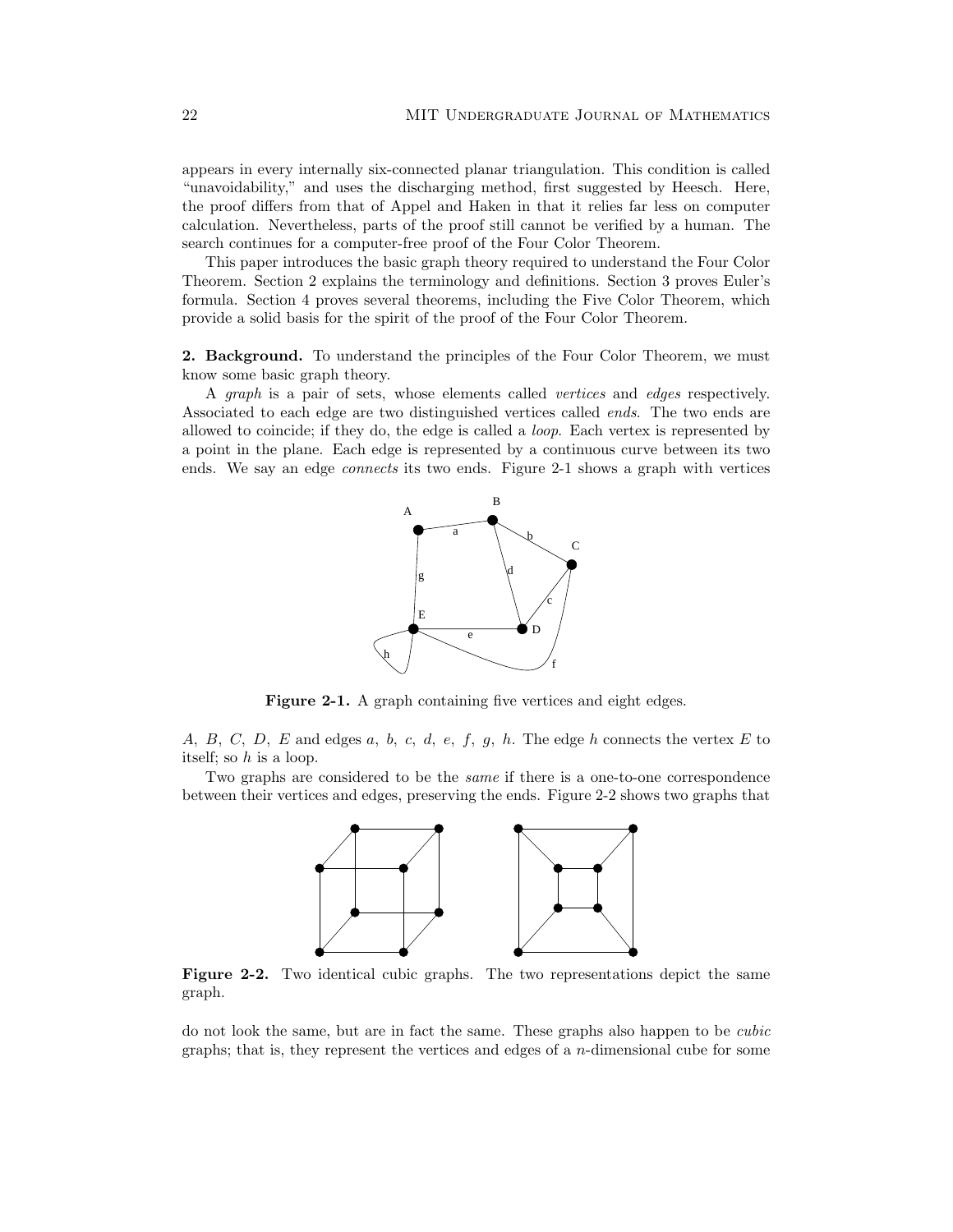integer n.

A path from a vertex V to a vertex W is a sequence of edges  $e_1, e_2, \ldots, e_n$ , such that if  $V_i$  and  $W_i$  denote the ends of  $e_i$ , then  $V_1 = V$  and  $W_n = W$  and  $W_i = V_{i+1}$  for  $1 \leq i \leq n$ . A cycle is a path that involves no edge more than once and  $V = W$ . Any of the vertices along the path can serve as the initial vertex. For example, a loop is a cycle. A triangle, a square, and all other polygons are also cycles. Figure 2-1 shows several cycles, including the triangle  $C \to D \to E \to C$ .

There are many types of graphs. In Figure 2-2, we encountered a cubic graph. Another type is a tree: a tree is a graph with no cycles. Some graphs are connected, and some are disconnected. By definition, a graph is disconnected if there exist at least two vertices between which there is no path. A graph that is not disconnected is called connected.

A directed graph is a graph in which one of each edge's ends is marked as "start" and the other as "finish". An example is shown in Figure 2-3.



Figure 2-3. A sample directed graph.

The degree of a vertex is defined as the number of edges with that vertex as an end. A loop contributes twice to the degree of its end. In Figure 2-2, all the vertices are of degree 3.

The *complete* graph on *n* vertices, denoted  $K_n$ , has one and only one edge between any pair of distinct vertices. For example,  $K_5$  is illustrated in Figure 2-4A.



**Figure 2-4.** The complete graph  $K_5$  on five vertices A and the complete bipartite graph  $K_{3,3}$  on six vertices B.

A complete bipartite graph contains two disjoint sets of vertices; an edge connects each of the vertices in one set to each of the vertices in the other, and there are no other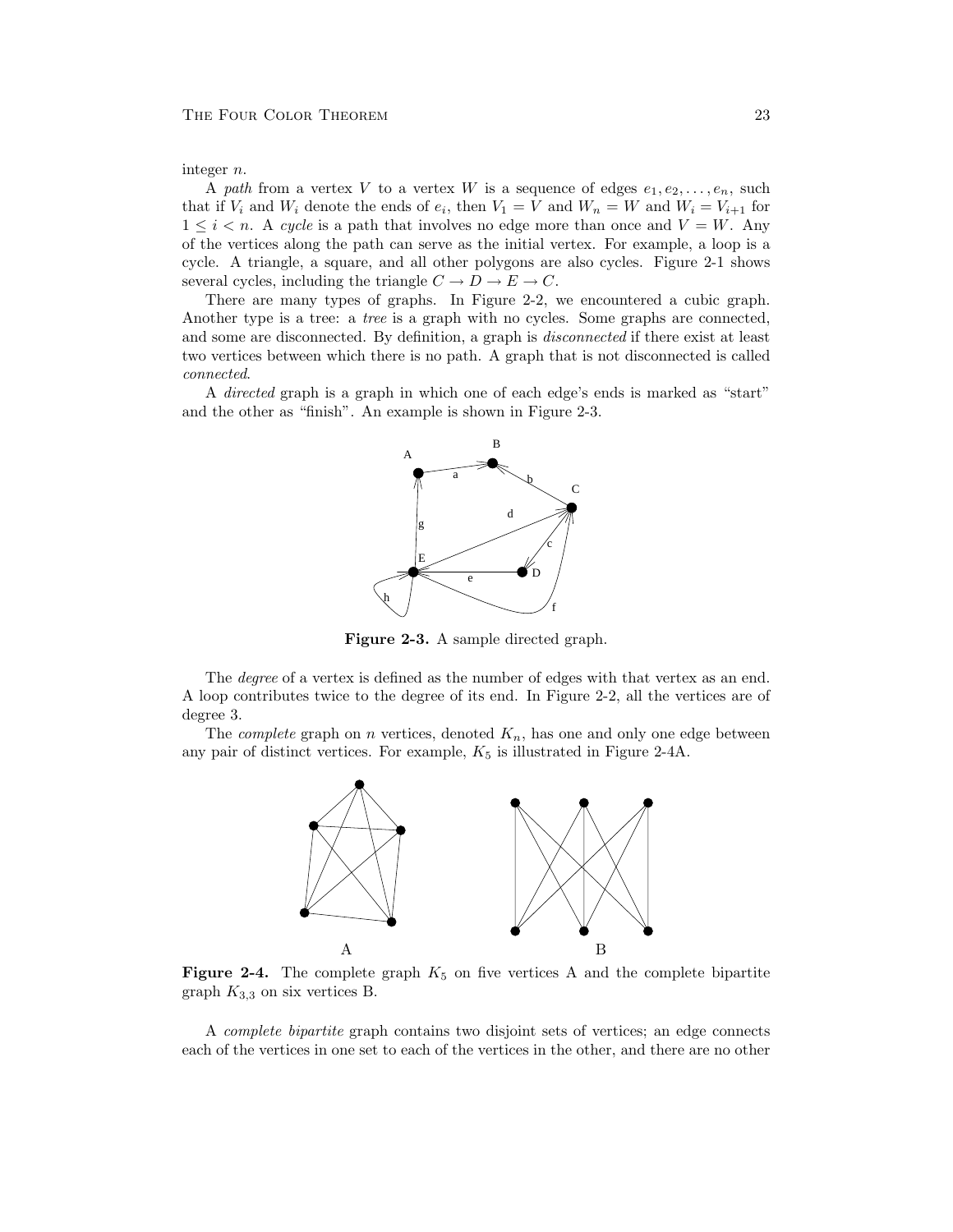edges. A complete bipartite graph on six vertices is shown in Figure 2-4B.

3. Euler's Formula. From now on, we will ignore all graphs that have loops or more than one edge connecting any two vertices.

Planar graphs are graphs that can be represented in the plane without any edges intersecting away from the vertices. Since a graph may have many different representations, some of them may have edge intersections, but others not. A graphical representation of a planar graph without edge intersections is called a plane drawing. Figure 3-1A shows a planar graph and Figure 3-1B shows a plane drawing of the same graph.



**Figure 3-1.** The  $K_4$ , a planar graph. The graphs A and B are the same, but only B is a plane drawing.

The faces of a plane drawing of a planar graph G are the regions of the plane that are separated from each other by the edges of  $G$ . That is, it is not possible to draw a continuous curve from a point within a region to a point outside of this region without crossing an edge. Figure 3-2 shows a plane graph  $K_4$ , which has four faces. One of the



**Figure 3-2.** A plane drawing of  $K_4$  showing its four faces (1-4). Notice that Face 4 is the unbounded face lying outside the graph.

faces of any graph is the unbounded face that covers the majority of the plane. A graph with no edges has only a single face, the unbounded face.

Theorem 3-1 (Euler). Let G be a plane drawing of a connected planar graph. Let n, m, and f denote the number of vertices, edges, and faces. Then

$$
n - m + f = 2.\t\t(3-1)
$$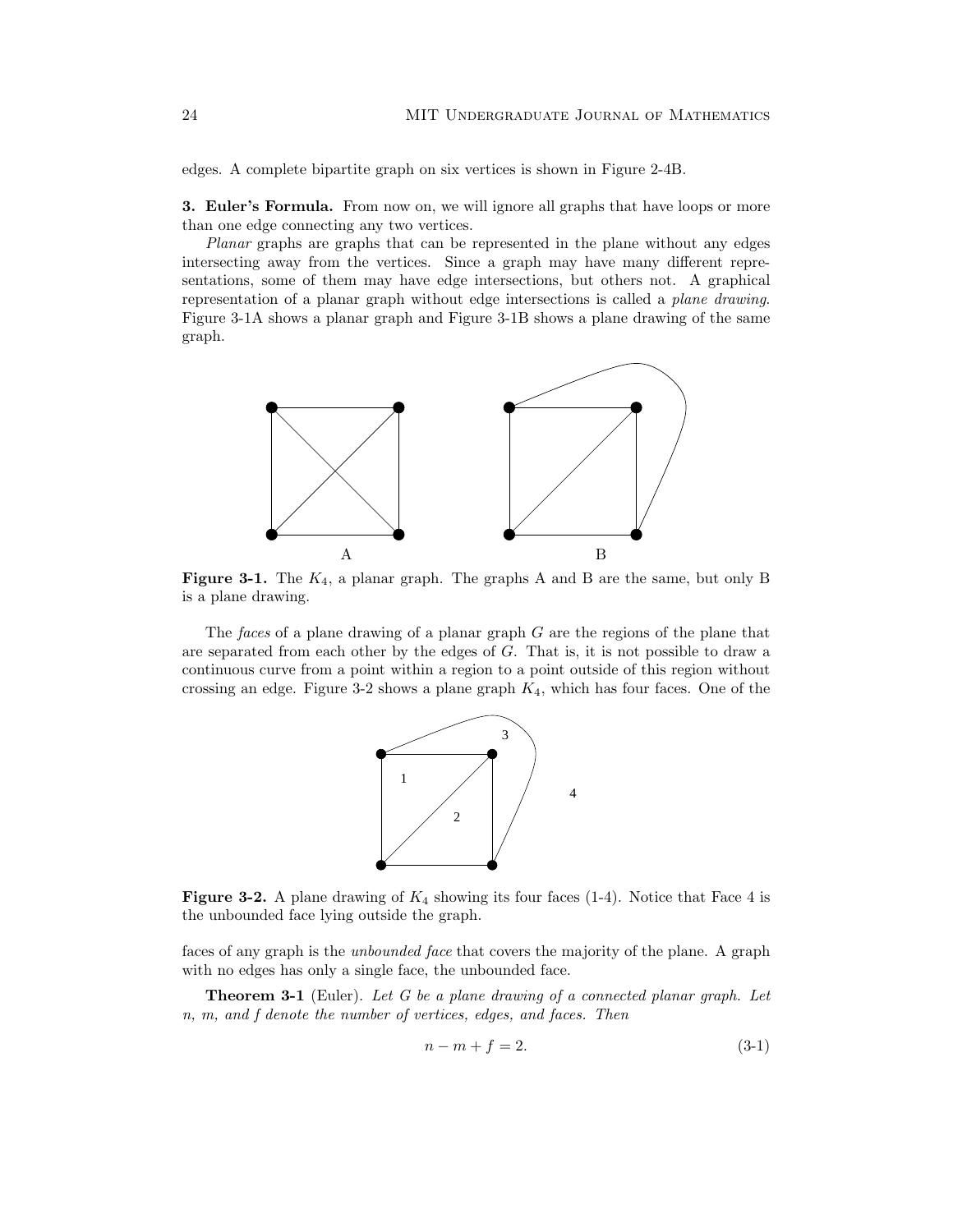*Proof:* The proposition will be proved by induction on m. If  $m = 0$ , then G has one vertex, no edges, and one face:  $n = 1$ ,  $m = 0$ ,  $f = 1$ . So Equation (3-1) holds for the base case. Suppose Equation (3-1) is true for any graph with at most  $m-1$  edges. If G is a tree, then  $m = n - 1$ , and  $f = 1$ ; so Equation (3-1) holds. If G is not a tree, let  $e$  be an edge of some cycle of  $G$ . Then  $G$  with the edge  $e$  removed is a connected plane graph with n vertices,  $m - 1$  edges, and  $f - 1$  faces. So  $n - (m - 1) + (f - 1) = 2$  by the induction hypothesis. Hence  $n - m + f = 2$ .

**Corollary 3-2.** Let  $G$  be a plane drawing of a connected planar graph. Let  $n$  and m denote the number of vertices and edges and let  $m \geq 3$ . Then

$$
m \le 3n - 6.\tag{3-2}
$$

Proof: Let f denote the number of faces. Every face is surrounded by at least 3 edges. Every edge has one and only one face on either of its two sides (note that the same face may be on both sides of an edge, such as in the case of a tree). We conclude that  $3f \leq 2m$ . Plugging the inequality into Euler's formula, we get Equation (3-2).  $\Box$ 

Corollary 3-3. Any planar graph contains a vertex of degree at most 5.

*Proof:* Assume every vertex has degree 6 or more. Then  $6n \leq 2m$  since every vertex is the end of at least six edges. So  $3n \le m$ . But then  $3n \le 3n-6$  by Equation (3-2), a contradiction for all  $n$ . Therefore there must be at least a single vertex with degree at most 5.  $\Box$ 

Let G be a plane drawing of a graph. Its dual graph  $G^*$  is constructed by placing exactly one vertex in every face of the graph  $G$ , and then constructing edges such that each edge crosses one of the original edges, and connects the vertices on either side of that edge. Figure 3-3 shows a sample graph  $G$  and its dual  $G^*$ . Duals will often have loops.



Figure 3-3. A graph and its dual. The dual is indicated by larger vertices and dashed edges.

It can be shown that the dual of the dual is the original graph; see [5, p. 76]. The notion of duality is very important because it allows us to relate the coloring of faces to the coloring of vertices. Also, if the edges of  $G$  are in one-to-one correspondence with the edges in  $G^*$ , then the dual is called an *abstract dual*. It can be shown that a graph is planar if and only if it has an abstract dual; see [5, p. 76].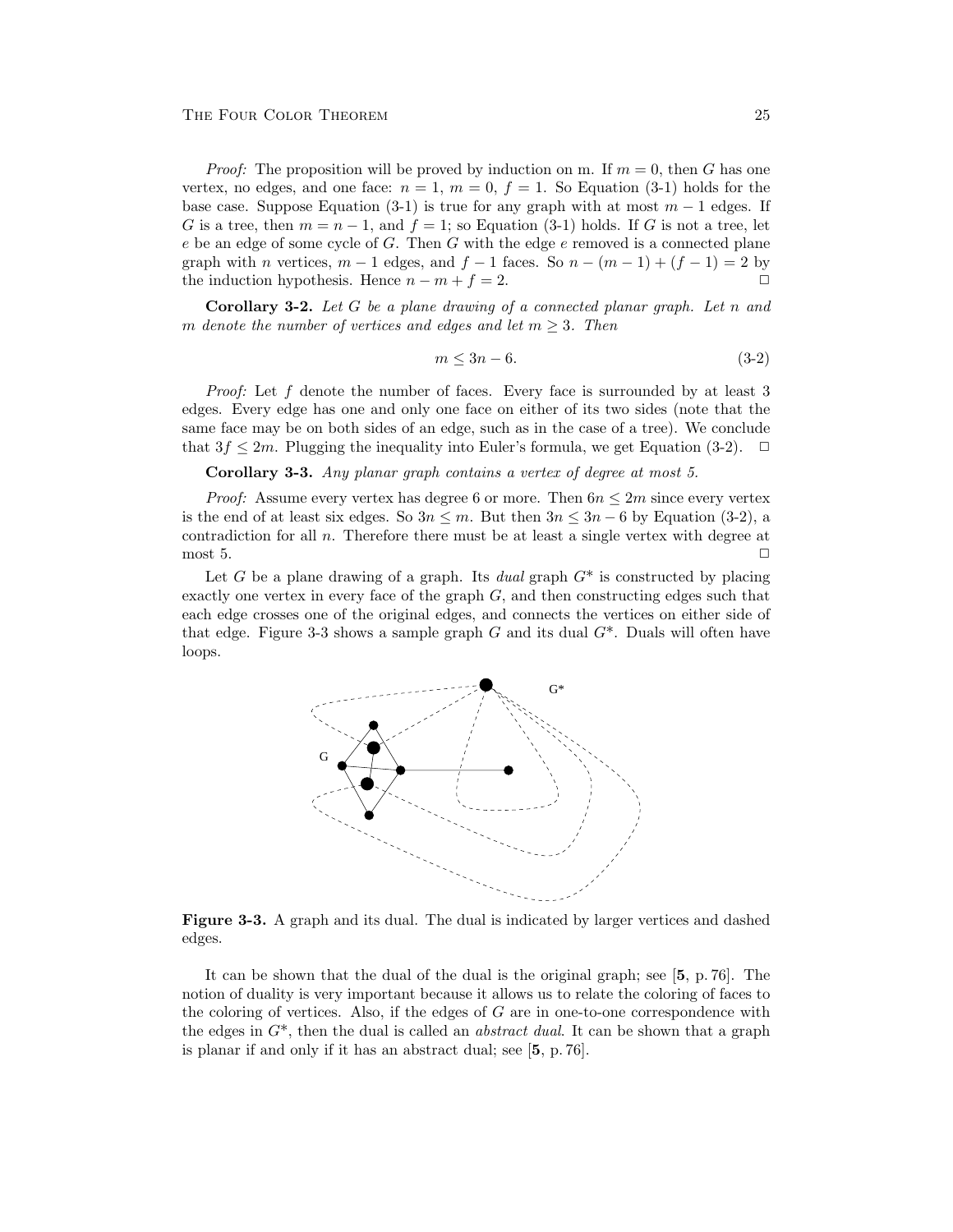4. Coloring a Graph. A graph may be colored in several ways. We may color either the vertices, the edges, or the faces. We will concentrate on coloring the vertices. The rules are as follows: each vertex must be colored; and no two vertices connected by an edge may be the same color.

A map is a planar graph with no "bridges"; that is, removing any single edge will not disconnect the graph. The Four Color Theorem asserts that any map can have its faces colored with at most four different colors such that no two faces that share an edge are the same color. Clearly, the Four Color Theorem can be expressed in terms of the dual graph as follows: the dual's vertices can be colored with at most four colors such that no two vertices connected by an edge are colored the same color. Notice that no map's dual will have a loop or more than one edge between any two vertices; so our earlier restriction on planar graphs is satisfied. Moreover, a planar graph's dual is also a planar graph, see [5, p. 73]. Thus, to prove the Four Color Theorem, it is equivalent to prove that no planar graph requires more than four colors to color its vertices. For the sake of simplicity, from now on, we will refer to a graph as being  $k$ -colorable if its vertices can be colored with k colors.

Let us take a small detour, and prove that  $K_5$  is not planar.

## **Proposition 4-1.** The graph  $K_5$  is not planar.

*Proof:* Suppose  $K_5$  is planar. Figure 4-1 shows a drawing of  $K_5$ . Note that  $K_5$  has the cycle

$$
a \to b \to c \to d \to e \to a.
$$

That cycle is of length 5, so let us refer to it as a pentagon. Any plane drawing of  $K_5$  must of course contain this pentagon. Since  $K_5$  is planar, none of the edges of the pentagon intersect. Each of the edges ac, ad, be, bd, and ec must each lie either inside the pentagon or outside the pentagon.



**Figure 4-1.** A graphical representation of  $K_5$ .

Let us consider the case that  $ac$  lies inside the pentagon. In order for the edges be and  $bd$  to not cross  $ac$ , they must lie outside the pentagon (see Figure 4-2). The two edges that are left, ec and ad, cannot both lie outside the pentagon because then they would cross. Similarly, they also cannot both lie inside the pentagon. So one edge must lie inside the pentagon and one outside. The edge ec cannot lie on the outside because if it did it would cross bd. The edge ad cannot lie on the outside because if it did it would cross be. We have a contradiction. Therefore  $K_5$  is not planar.  $\Box$ 

In 1930, Kazimierz Kuratowski proved that no graph is planar if it contains either  $K_5$  or  $K_{3,3}$  (see Figure 2-4 for representations of both graphs) or is contractible to either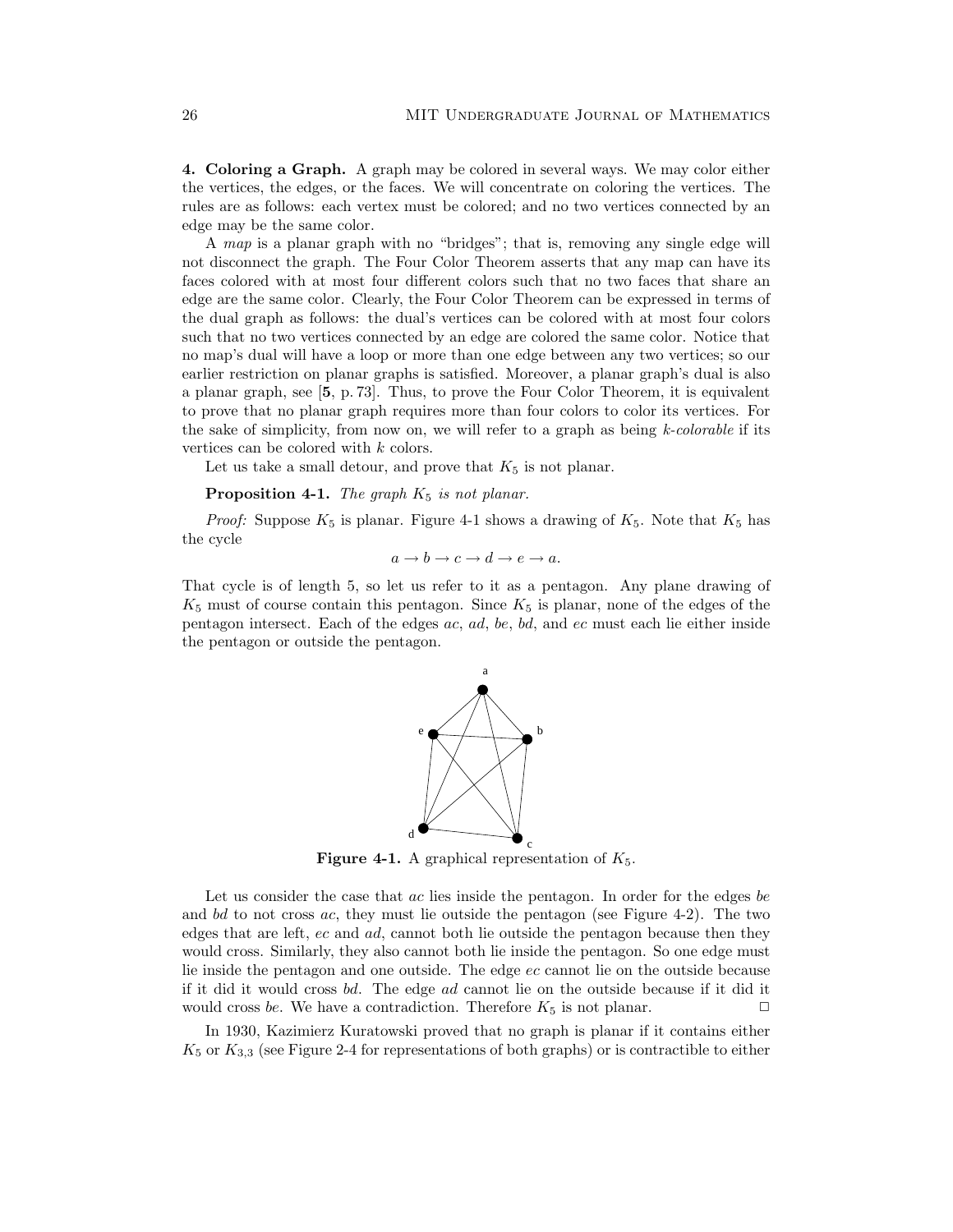

Figure 4-2. The graph  $K_5$  without two edges: ec and ad.

 $K_5$  or  $K_{3,3}$ . Contracting means taking an edge and removing it, making its two vertices into a single vertex with all the edges of the two old vertices connected to the new one. In fact, later, Kuratowski proved a graph is planar if it does not contain a subgraph that is  $K_5$  or  $K_{3,3}$ , and is not contractible to  $K_5$  or  $K_{3,3}$ . Therefore, the Four Color Theorem applies to all graphs that do not contain  $K_5$  or  $K_{3,3}$ , and are not contractible to  $K_5$  or  $K_{3,3}$ . The proof is too long to include in this paper; see [3, p. 95].

**Theorem 4-2.** Let G be a planar graph with largest vertex degree D. Then G is  $(D+1)$ -colorable.

*Proof:* We proceed by induction on the number of vertices n. If  $n = 1$ , then  $D = 0$ , and the graph is 1-colorable; so the theorem holds for the base case. Assume the theorem is true for a graph with  $n-1$  vertices. Remove a vertex v and all the edges that are connected to it. The graph that remains has  $n-1$  vertices and is  $(D+1)$ -colorable if  $D$  is the largest degree of a vertex. Return the vertex and color it a different color from vertices that are connected to it. There are at most  $D$  such vertices. Hence we need at most  $D+1$  colors.

The next step is to prove that all planar graphs are 6-colorable, and therefore all maps are 6-colorable.

## Theorem 4-3. All maps are 6-colorable.

Proof: In fact, we show that all planar graphs are 6-colorable. We proceed by induction on the number of vertices  $n$ . Let G be a planar graph with n vertices. If  $n \leq 5$ , then G is 6-colorable since there are less than six vertices to color. Assume all graphs with  $n-1$  vertices are 6-colorable. According to Corollary 3-3, G contains a vertex  $v$  of degree at most five. Remove  $v$  and all the edges connected to it. The graph left has  $n-1$  vertices, and is therefore 6-colorable. Return the vertex v and all the edges that were previously present (at most five of them) to the graph and color  $v$  a different color from vertices connected to it. Thus there exists a coloring of G with at most six colors.  $\Box$ 

We can even go further and show that all planar graphs are 5-colorable with fairly simple methods.

#### Theorem 4-4. All maps are 5-colorable.

Proof: In fact, we show that all planar graphs are 5-colorable. We proceed by induction on the number of vertices  $n$ . Let  $G$  be a planar graph with  $n$  vertices. If  $n \leq 5$ , then G is 5-colorable because there are no more than five vertices to color.